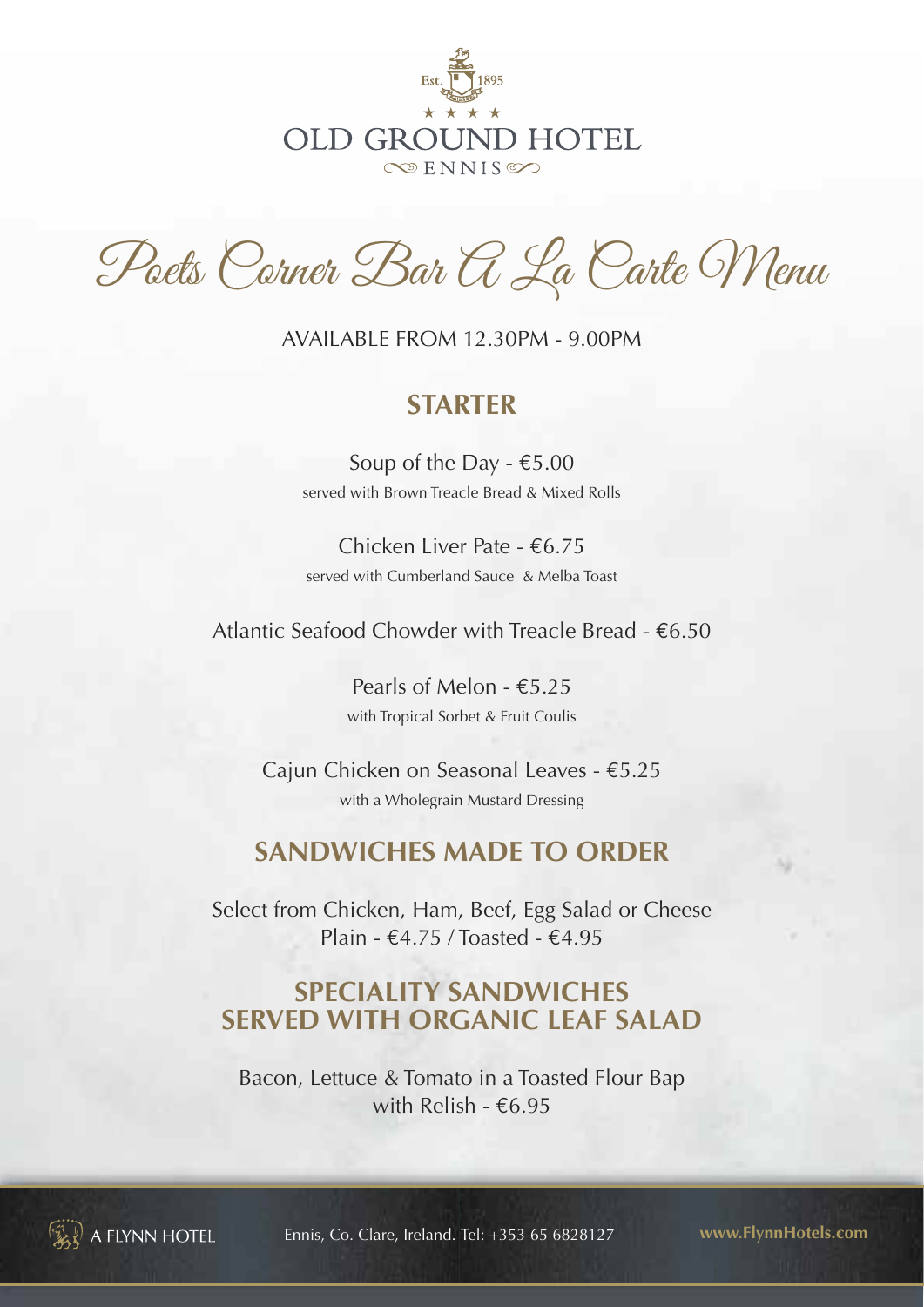

Warm brie & Redcurrant Jelly on Tomato & Herb bread - €7.50

Tuna & Sweetcorn on brown Treacle bread with Tossed Salad - €6.95

Poached Salmon on Brown Treacle Bread topped with Marie Rose Sauce - €8.45

# **SIDE ORDERS**

French Fries - €3.25 Side Salad - €3.25 Fresh vegetables & Potato - €3.25

# **DAILY LUNCH SPECIALS**

Selection of Starters & Hot Lunch Specials

Menu changes daily



**A FLYNN HOTEL**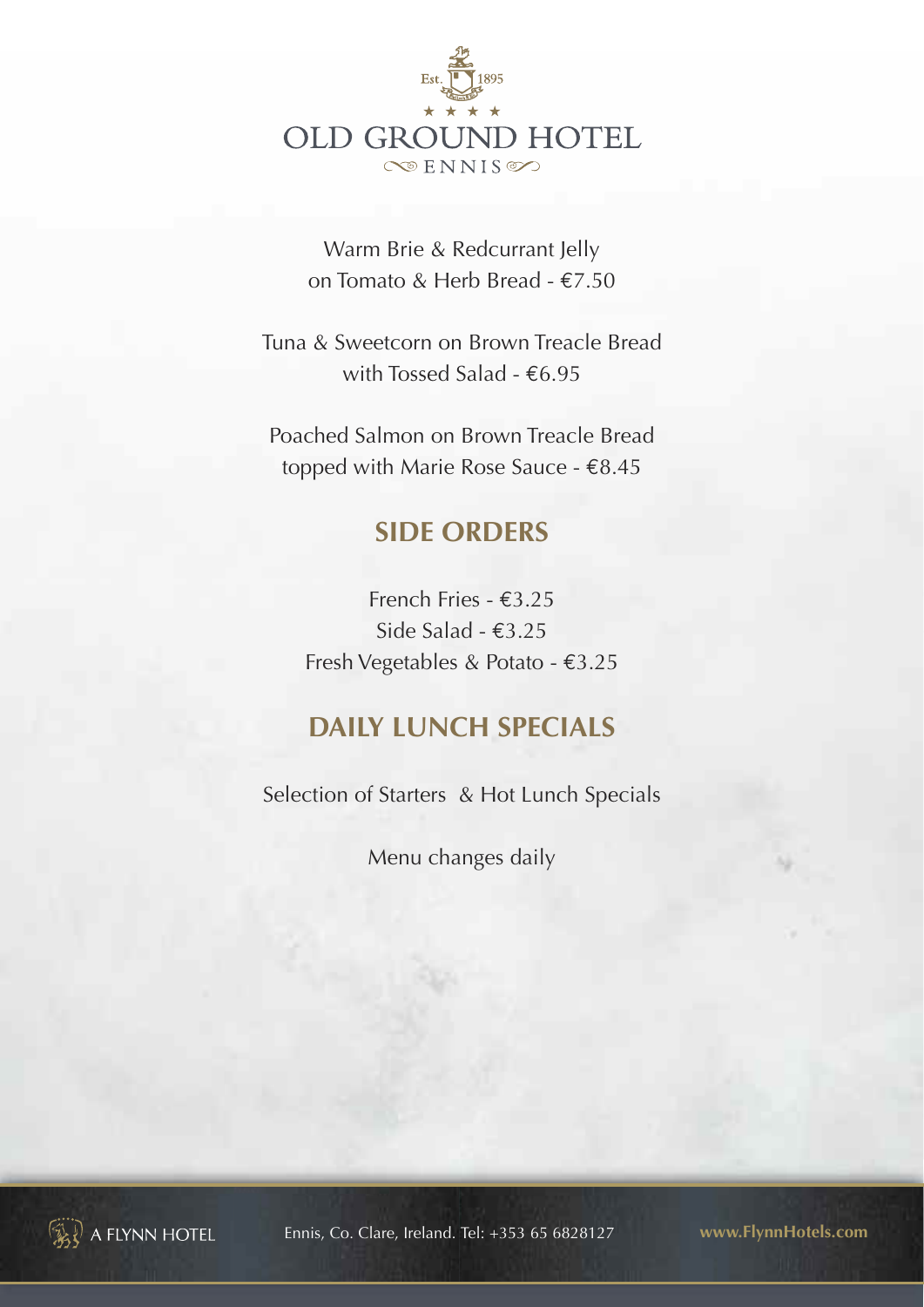

Poets Corner Bar Evening Menu

AvAilAble FROM 2.30PM - 9.00PM

### **MAIN COURSES**

Meere's Traditional Pork Sausage - €11.00 with Spring Onion Mash & Red Onion Gravy

St Tola's Goats Cheese Tartlet - €10.50 with Rocket & Pine Nut Salad & Red Onion Marmalade

Penne Pasta with leek & Mushroom - €10.50 served with a Herb Creamed sauce, Parmesan Shavings & Garlic bread with Pesto Chicken - €13.50

Thai Red Chicken Curry - €12.50 with Toasted Seeds, Steamed Rice & Poppadum Shell vegetarian Option also available - €11.50

> vegetarian Spring Rolls - €10.50 with Organic leaves & a Sweet Chilli Dip

Chicken & Ham vol au vent - €11.50 with House Salad & Fries

breadcrumbed Chicken Kiev - €12.50 with Sundried Tomatoes, Salad & Fries

Traditional Homemade 100% beef burger - €13.50 in a Bap with Cheese, Bacon & Relish served with Tossed Salad & Fries



 $\Omega$  a flynn hotel